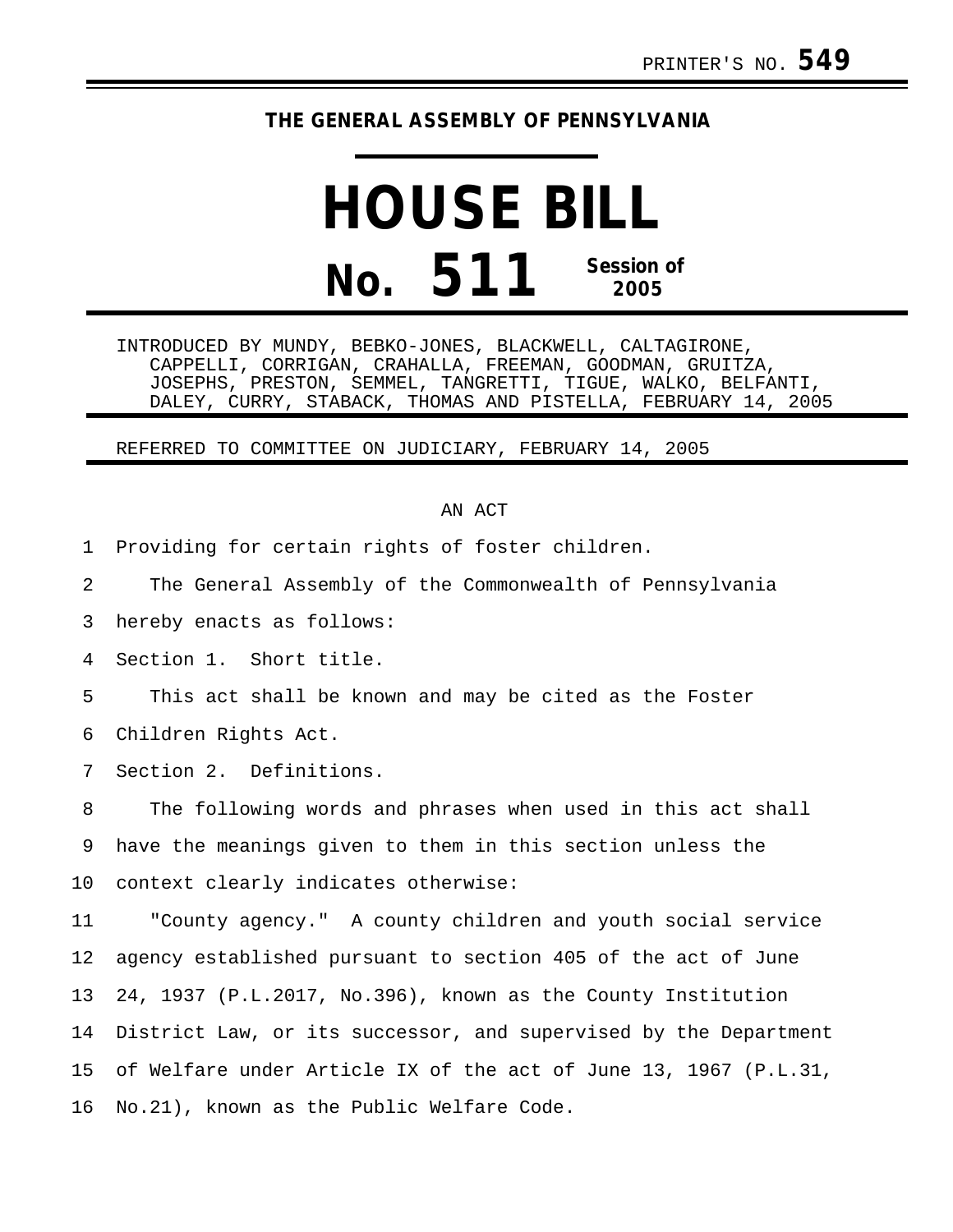1 "Foster parent." An individual responsible for providing 2 foster family care to a child placed by a foster family care 3 agency.

4 "Members of children and youth services team." The term 5 includes caseworkers, court-appointed special advocates and 6 guardians ad litem.

7 "Private agency." A children and youth social service agency 8 subject to the requirements of 55 Pa. Code Ch. 3680 (relating to 9 administration and operation of a children and youth social 10 service agency).

11 Section 3. Rights of foster children.

12 A foster child has the following rights:

13 (1) To be treated with fairness, dignity and respect and 14 to not be discriminated against because of race, color, 15 religion, disability, sexual orientation, national origin, 16 age or gender.

17 (2) To be free from harassment, corporal punishment, 18 unreasonable restraint and physical, sexual, emotional and 19 other abuse.

20 (3) To live in a safe, healthy and comfortable home.

21 (4) To be properly nourished and clothed with clothing 22 that is clean, seasonal and age and gender appropriate.

23 (5) To receive medical, dental, vision, mental health, 24 behavioral health and drug and alcohol abuse and addiction 25 services that respond to the child's needs.

26 (6) To be free from unreasonable searches of personal 27 belongings and mail, including electronic mail, and to be 28 free to make and receive confidential telephone calls as 29 reasonable under the circumstances unless otherwise provided 30 by law.

20050H0511B0549 - 2 -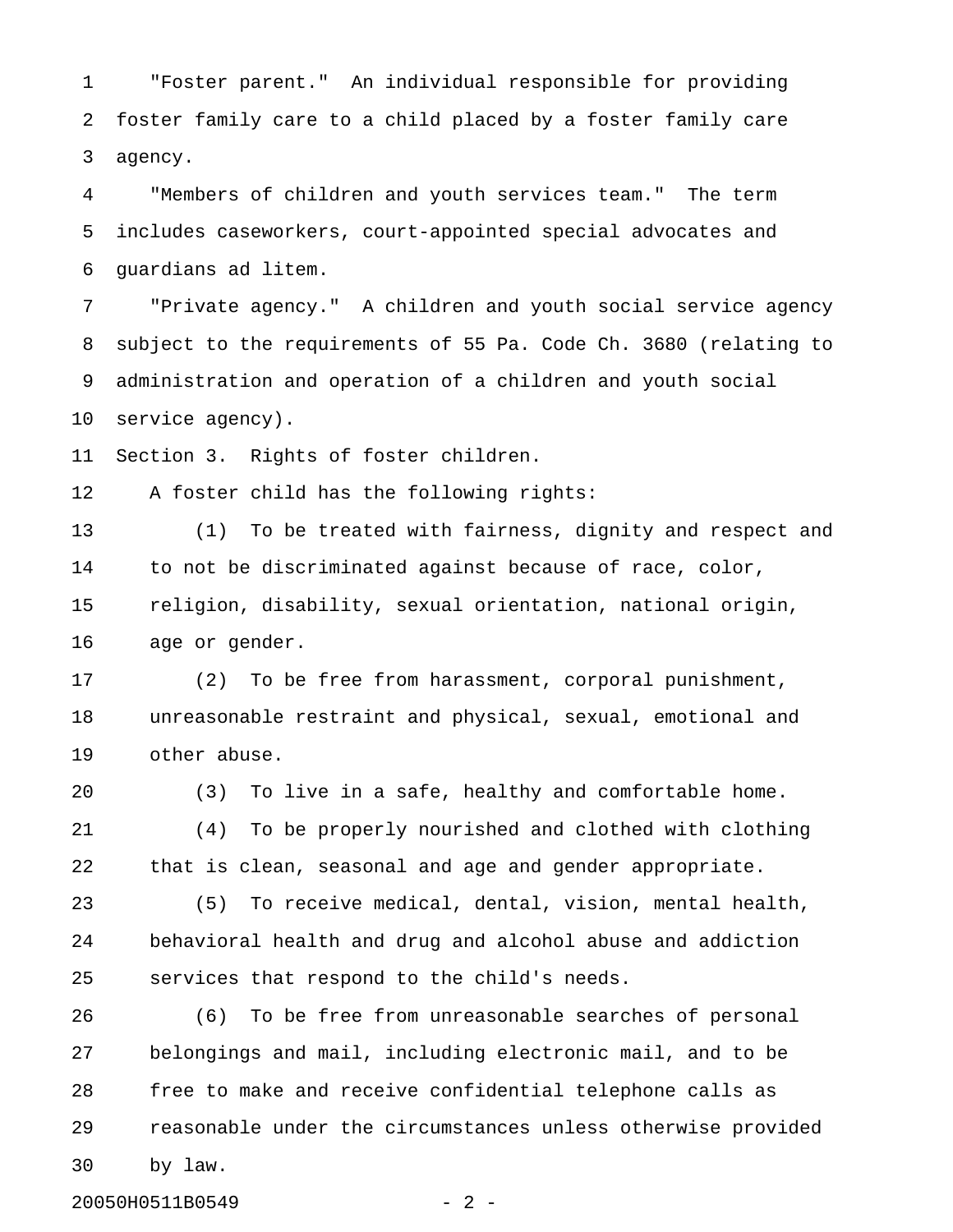1 (7) Provided that the child is given contact information 2 and a means of communication, to be permitted to visit with 3 and contact family members consistent with the family service 4 plan, unless otherwise prohibited by court order and to 5 contact the child's attorney and members of the child's 6 children and youth services team.

7 (8) To be permitted to participate in religious 8 observances and activities and attend religious services of 9 the child's preference or the religion of the child's family 10 of origin or culture as may be reasonably accommodated, or to 11 refrain from such religious practices.

12 (9) To maintain and reflect the child's culture as may 13 be reasonably accommodated.

14 (10) To receive an appropriate education consistent with 15 the laws of this Commonwealth, including the right to have 16 the opportunity to participate in extracurricular, cultural 17 and personal enrichment activities that are reasonably 18 available and accommodated and consistent with the child's 19 age and developmental level.

20 (11) To work and develop job skills at an age-21 appropriate level, consistent with the laws of this 22 Commonwealth and as may be reasonably accommodated and to 23 receive appropriate life skills training to prepare for 24 independent living.

25 (12) To attend court hearings relating to the child's 26 case and to have the opportunity to be heard.

27 (13) To be permitted to contribute to and receive 28 information about the family service plan, including changes 29 to the plan, and to review the case plan itself if the child 30 is at least 14 years of age.

20050H0511B0549 - 3 -